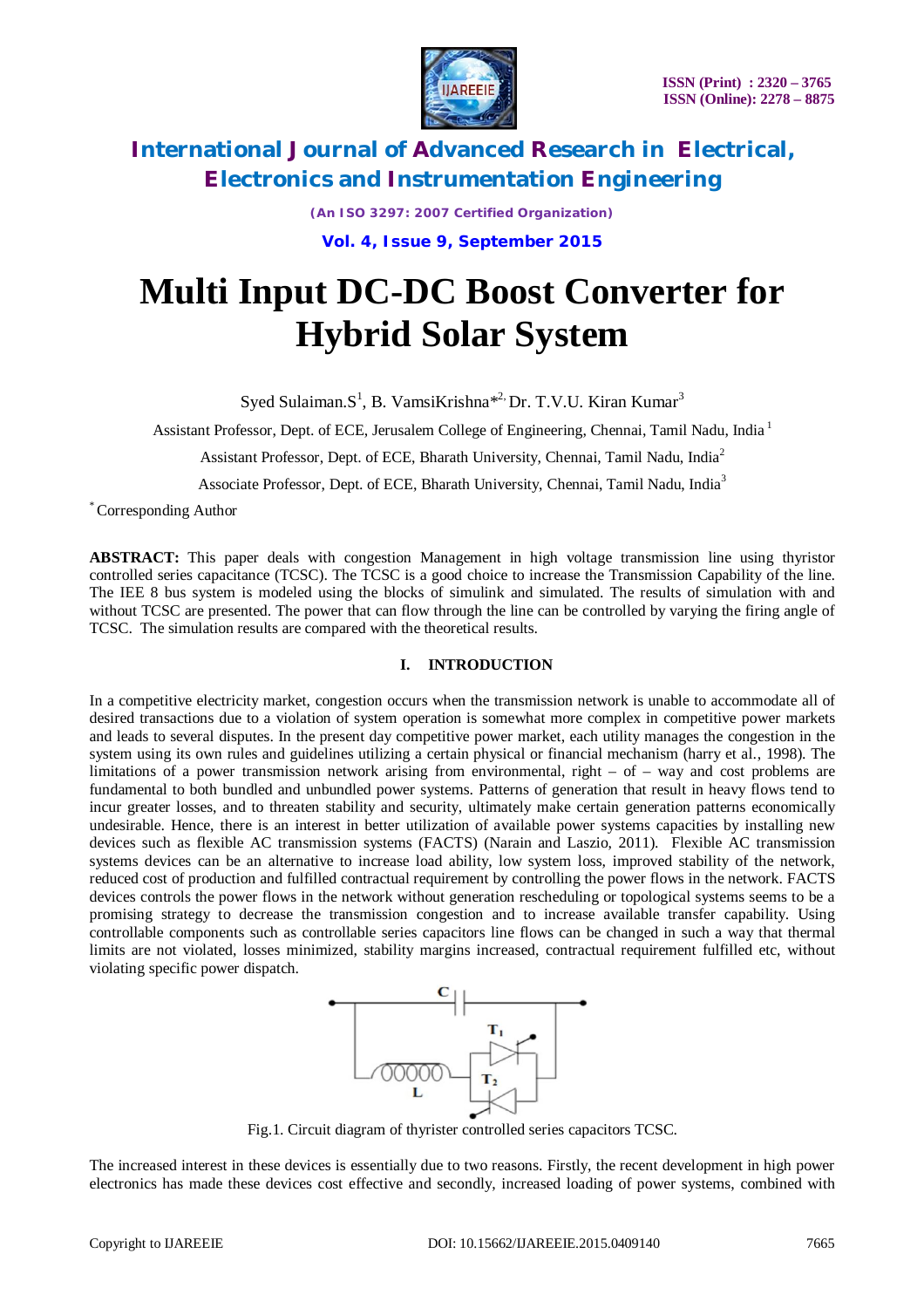

*(An ISO 3297: 2007 Certified Organization)*

## **Vol. 4, Issue 9, September 2015**

deregulation of power industry, motivates the use of dispatching specified power transactions. It is important to ascertain the location for placement of these devices because of their considerable costs.

### **II. THYRISTER CONTROLLED SERIES CAPACITORS (TCSC)**

FACTS devices introduced in the transmission line to enhance its power transfer capability; either in series or in shunt [1]. The series compensation is an economic method of improving power transmission capability of the lines. According to Taher (2008), Thyrister-controlled series capacitors (TCSC) (Figure 1) is a type of series compensator that can provide many benefits for a power system including controlling power flow in the line, damping power oscillations, and mitigating sub-synchronous resonance [2]. The TCSC concept is that it uses an extremely simple main circuit. The Capacitor is inserted directly in series with the transmission line and the thrister – controlled conductor is mounted directly in parallel with the capacitor (Naresh and Mithulananthan, high voltage transformers is required [3] , [16]. This makes TCSC much more economic than some other competing FACTS Technologies. Thus it makes TCSC simple and easy to understand the operation. Series compensation will:

- 1) Increase power transmission capability.
- 2) Improve system stability.
- 3) Reduce system losses.
- 4) Improve voltage profile of the lines.
- 5) Optimize power flow between parallel lines.

Figure 2 shows the impedenance characteristics curve of a TCSC device. It is drawn between effective reactance of TCSC and firing angle  $\alpha$  (Lehmkoster, 2002) [4], [15].

Net reactance of TCR,  $X_L(\alpha)$  is varied from its minimum value  $X_L$  to maximum value infinity. Likewise effective reactance of TCSC starts increasing from TCR  $X_L$  value to till occurrence of parallel resonance condition  $X_L(\alpha) = X_C$ , theoretically  $X_{TCSC}$  is infinity [5], [14]. This region is inductive region. Further increasing of  $X_L(\alpha)$  gives capacitive region, starts decreasing from infinity point to minimum value of capacitive reactance  $X<sub>C</sub>$ . Thus, impedance characteristics of TCSC shows, both capacitive and inductive region are possible through varying firing angle  $(\alpha)$  [6], [13].

 $90 < \alpha < \alpha L_{\text{lim}}$  Inductive region  $\alpha L_{\text{lim}} < \alpha < \alpha C_{\text{lim}}$  Capacitive region<br>  $\alpha L_{\text{lim}} < \alpha < \alpha C_{\text{lim}}$  Resonance region Resonance region

While selecting inductance,  $X_L$  should be sufficiently smaller than that of the capacitor  $X_C$ . Since to get both effective inductive and capacitive reactance across the device. Suppose if  $X_c$  is smaller than the  $X_L$ , than only capacitive region is possible in impedance characteristics. In any shunt network, the effective values of reactance follow the lesser reactance present in the branch [7], [12]. So only one capacitive reactance region will appears. Also  $X_L$  should not be equal to  $X_c$  value, or else a resonance develops that result in infinite impedance an unacceptable condition (Xia et al.,  $2002$ ) [8] – [11].

### **III. SIMULATION RESULTS**

The circuit model of 8 bus system without TCSC is shown in Fig 2.1.The impedance of each line is shown as series combination of R and L. The load at the load bus is represented as series RL load. The Real and Reactive Power at the bus 3 is shown in Fig 2.2. The current and voltage at Bus 3 is shown in Fig 2.3.

The 8 bus system with TCSC is shown in Fig 3.1. A capacitance of 9  $\mu$ F is used in the TCSC system. TCSC is represented as a sub-system. The circuit of TCSC is shown in Fig 3.2. The Real and Reactive power at bus 7, 1, 3& 11 are shown in Fig 3.3, 3.4 & 3.5 respectively. The current and voltage at Bus 3 is shown in Fig 3.6. The summary of Real and Reactive power is shown in Table 1 for various buses.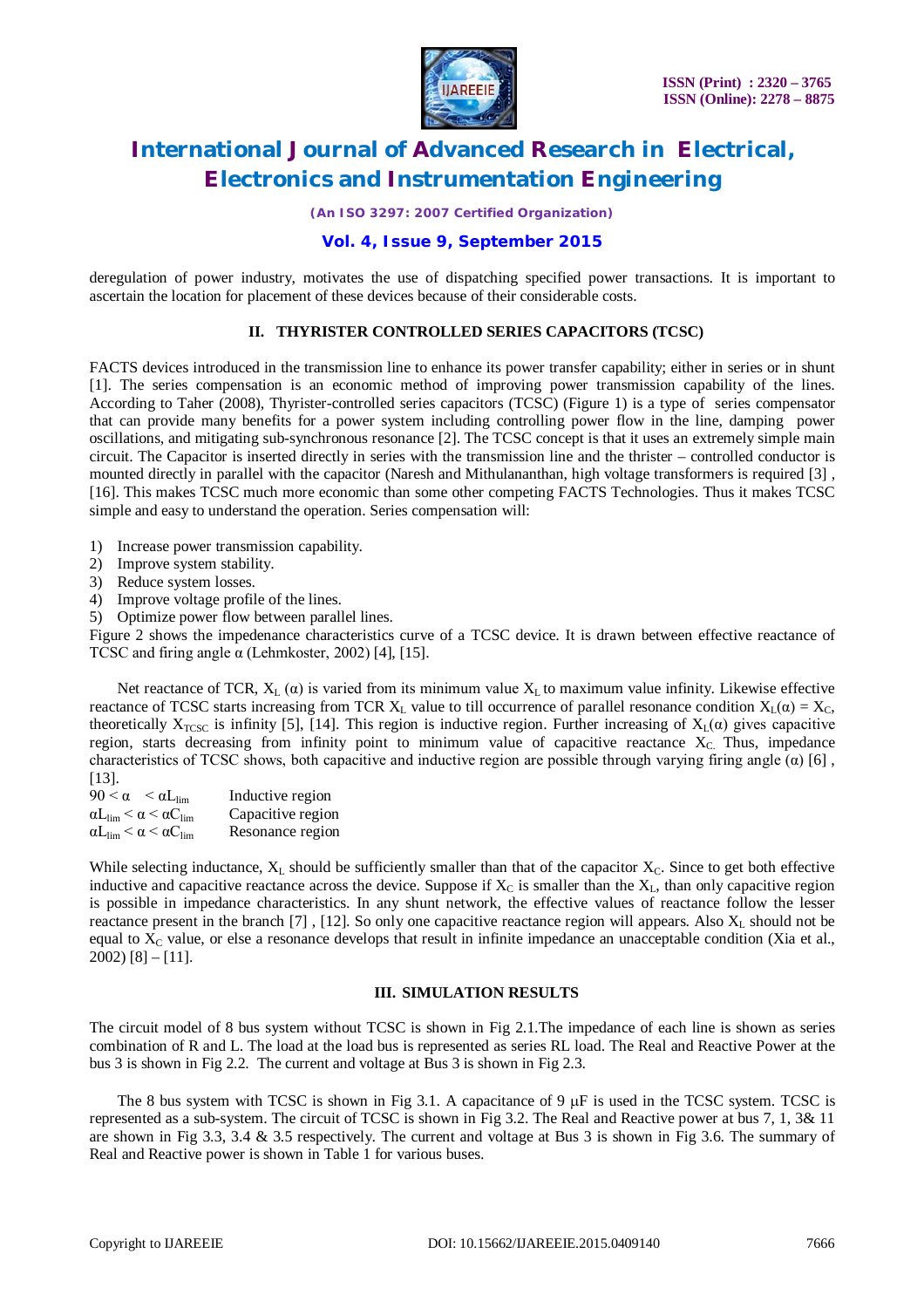

*(An ISO 3297: 2007 Certified Organization)*

# **Vol. 4, Issue 9, September 2015**



| $-3 \times 10$  | Autoscale |     |    |                |    |           |    |
|-----------------|-----------|-----|----|----------------|----|-----------|----|
|                 |           |     |    |                |    |           |    |
|                 |           |     |    |                |    |           |    |
|                 |           |     |    |                |    |           |    |
|                 |           |     |    |                |    |           |    |
| $-10 \times 10$ |           |     |    |                |    |           |    |
|                 |           |     |    |                |    |           |    |
| u               |           |     |    |                |    |           |    |
|                 |           |     |    |                |    |           |    |
|                 |           |     |    |                |    |           |    |
|                 | 0.3       | 0.2 | 03 | $\overline{0}$ | 05 | <b>OB</b> | a. |

Fig.2.2. Real and reactive power across bus-3

|                         | 11     |            | MMMMMMMMMMMM     |                                 |  |
|-------------------------|--------|------------|------------------|---------------------------------|--|
| 4000<br>2000<br>$-2000$ | $\sim$ | $\sqrt{2}$ | $\sim$<br>$\sim$ | $\overline{a}$<br>$\sim$ $\sim$ |  |

Fig.2.3. Current and volatge across bus-3



Fig.3.1. 8 bus system with TCSC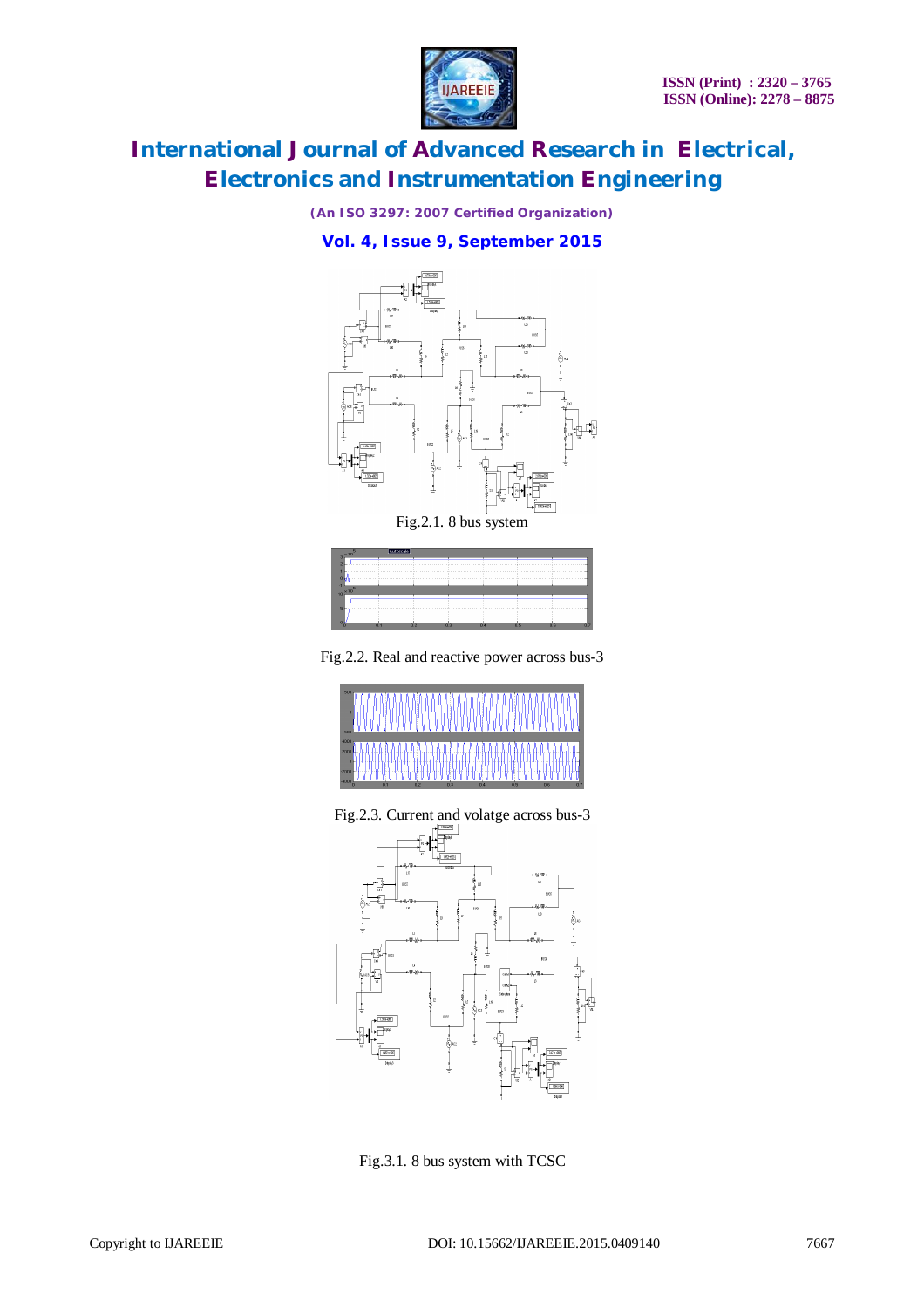

*(An ISO 3297: 2007 Certified Organization)*

# **Vol. 4, Issue 9, September 2015**



Fig.3.2. TCSC model



Fig 3.3 Real and reactive power across bus-7

| $15 \frac{\times 10}{2}$  |                |     |         |     |                |     |          |
|---------------------------|----------------|-----|---------|-----|----------------|-----|----------|
| 10                        |                |     |         |     |                |     |          |
| 5                         |                |     |         |     |                |     |          |
| $\bf{0}$                  |                |     | <b></b> |     |                |     |          |
| $-5$                      |                |     |         |     |                |     |          |
| $\mathbf{e}^{\mathbf{y}}$ |                |     |         |     |                |     |          |
|                           |                |     |         |     |                |     |          |
| 10                        |                |     |         |     |                |     |          |
| к                         |                |     |         |     |                |     |          |
|                           | n <sub>1</sub> | 0.2 | 0.3     | 0.4 | n <sub>5</sub> | 0.6 | $n \, z$ |

Fig.3.4. Real and reactive power across bus-1



Fig.3..5 Real and reactive power across bus-3



Fig.3.6. Real and reactive power across bus-11



Fig.3.7. Current and volatge across bus-3